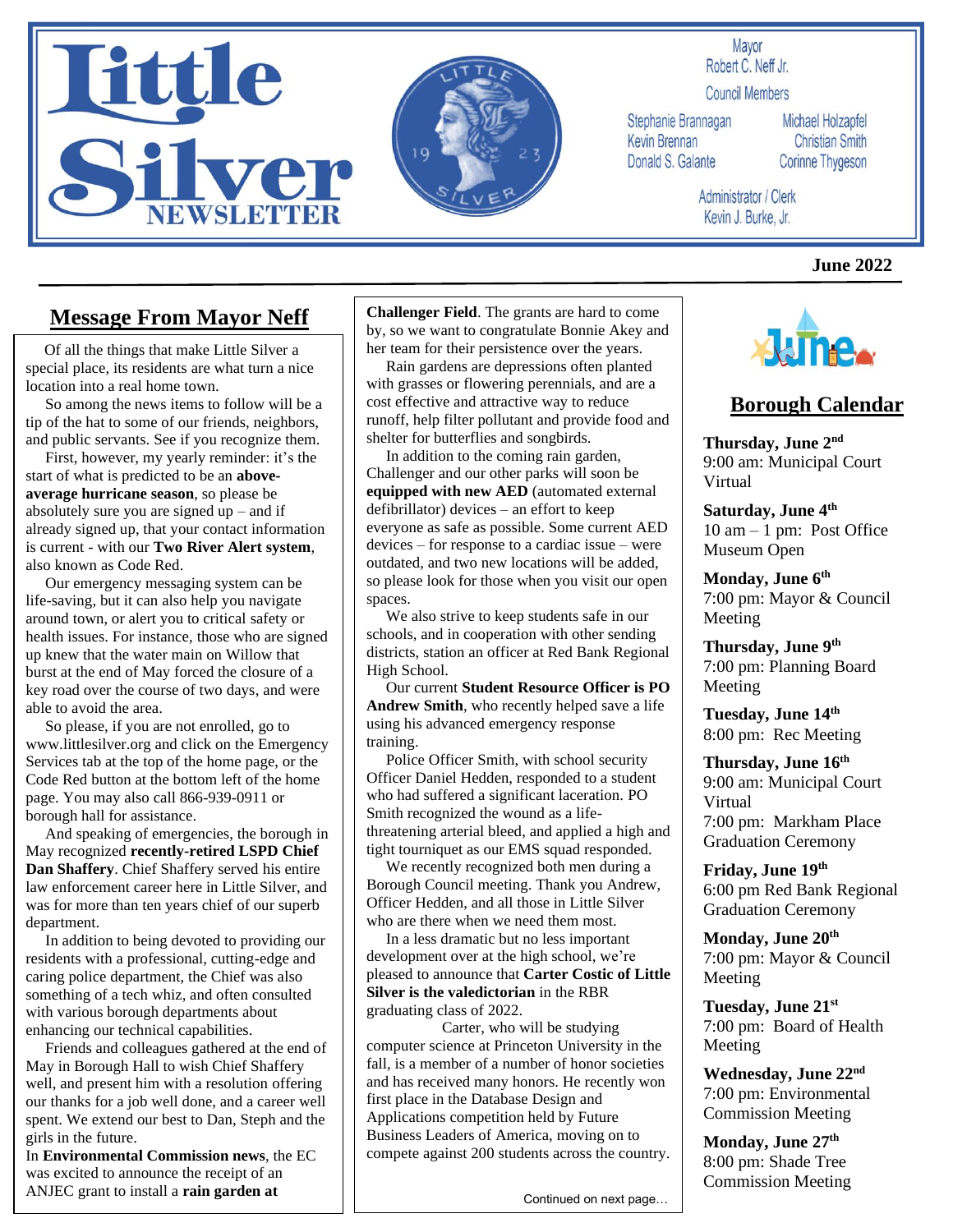#### *…continued from previous page.*

 We congratulate Carter on his outstanding achievement, and wish all of our graduating seniors well; they should all be especially proud of graduating after facing the added challenges of a pandemic during their high school days.

 In other scholastic news, we were sad to learn that **Point Road School Principal Doctor Pam Albert Devine will be retiring** at the end of the school year.

 Doctor Albert has been an extraordinary leader and educator during her tenure in Little Silver, always encouraging, always interested, and always devoted to her students. She will be sorely missed, but we know the magic of social media will help us all stay in touch with this great friend to so many in town.

 We were also sad to learn that **John Heidema will be moving to Maryland** after many years in Little Silver, where he serves on the Shade Tree and Environmental commissions.

 In addition to his knowledgeable contributions to those groups, John was something of an unofficial town naturalist, and we were pleased to periodically post his emails about his travels on our trails and around town, where he helped educate us about the plants, animals, and ecosystem around us. Recently, John shared a video of a **big bald eagle enjoying fish for lunch** high up on the branch of a tree near one of our creeks.

 Even if you don't know John, you might recognize him as the gentleman with longish white hair, sometimes walking his dog, but most often with a string trimmer or hedge clipper, walking our open spaces, and improving them so that others could more easily enjoy what John so clearly loves.

 We wish John and Karen well in their new location, and thank him for his many years of service.

 John would occasionally visit the **Parker Homestead**, which has been extraordinarily busy with a successful car show, Scout campouts, visits from our second graders, and more. In May, **Boy Scout Jack Clausing and crew planted 12 apple trees at the Homestead**, bringing back to life the orchard that used to occupy the property.

 The **Homestead will be open for visits and tours** every Saturday in June, July and August, so please take advantage and stop by this historic treasure dating to 1665.

 Our **Library has also been busy**, and we look forward to the **improvement of its outdoor patio** in the near future, with the addition of a pergola and replacement of the patio surface, using our open space funding.

 The patio adds much to the Library's function as a quiet, wifienabled gathering place. We encourage everyone to stop by, pick up a library card, and enjoy the many offerings and advantages of membership.

Lastly, please keep an eye out on July 2 as our emergency services hit the road, boots in hand, in a **'boot drive' to raise funding** for these all-volunteer groups. Members will be at various intersections around town, so please drive safely.

Remember, these are the folks who spend untold hours training, practicing, and responding to us when we need them. Hint: these boots get heavy with change, so folding money helps lighten the load. Of course, the smallest contribution is appreciated, so please do what you can when you see their friendly faces.

The governing body wishes you all a safe and pleasant summer season. As always, please call borough hall with any concerns, or contact me directly by calling my home phone at (732) 576-8595, or emailing me at bobneff80@gmail.com.

#### **Robert C. Neff Jr. Mayor, Borough of Little Silver**

### **Boy Scout Spaghetti Fundraiser**



Little Silver Boy Scout Troop 126 would like to invite you and your family to join us for a Spaghetti Fundraiser on **Sunday, June 5th from 5-8 PM at St. John's Episcopal Church.** \$12 per person includes spaghetti, meatballs, garlic bread & salad. Proceeds will help support our High Adventure patrol get to Philmont Scout Ranch this summer. For more information, emai[l Sean.R.Power@outlook.com](mailto:Sean.R.Power@outlook.com)

#### **Red Bank Regional Class Reunion**

Graduation Classes from 1980-1989

Saturday, September 10th, 2022 at Donovan's Reef Ticket sales begin early June.

For more information, visit [https://rbreunion80s.com/](https://urldefense.proofpoint.com/v2/url?u=https-3A__rbreunion80s.com_&d=DwMFaQ&c=euGZstcaTDllvimEN8b7jXrwqOf-v5A_CdpgnVfiiMM&r=O70xbxszWfW25-Yw9GHUBCao3v7SciTcrCqzrwPiIrA&m=9Y1ozKN3vU07E0gB10i9penuxwAmrtsaXkrrveTsIn0&s=FJ8zsEmHuxEY2CgAGiDuU66csc8Ss-QhnFVjw1b823E&e=)

# Saturday September 10th, 2022

### **Little Silver is Turning 100!**

Mark your calendars! The Borough of Little Silver is turning 100 in 2023! We will be celebrating June 24, 2023.

If you would like to be on the planning committee, the next meeting will be **July 20th at 7:00 pm** in the Little Silver Woman's Club. For questions, email LittleSilver100@gmail.com



### **Parker Homestead-1665**

OPEN EVERY SATURDAY

 Starting June 4, the Parker Homestead will be open every Saturday for visitors and tours from 10AM to 2 PM. Please stop by 235 Rumson Rd for a visit to this treasure of LS.

## **Traffic & Safety Tip**

**Summer is here, which means more children walking and on bikes. Please make sure your child understands the rules for crossing the street.**

### **Rules to cross the street safely:**

- 1. **Find a safe crosswalk.** Teach your child to look for a marked crosswalk. If they can't find a marked crosswalk, have them find corners with stop signs where drivers already have to stop.
- 2. **Utilize the electronic crosswalk signs whenever available.**  Show your child how to press the button and wait for cars to stop.
- 3. **Never cross if a car is parked too close to the intersection**.
- 4. **Never cross between parked cars.** Drivers can't see your child.
- 5. **Show your child how to wait patiently**.
- 6. **Cross the street without your phone or ear buds.** Our eyes and ears need to be ready to look and listen for cars and phone and ear buds distract from that.
- 7. **It's always best to walk on sidewalks or paths and cross at street corners**, using traffic signals and crosswalks. If there are no sidewalks, walk facing traffic as far to the left as possible.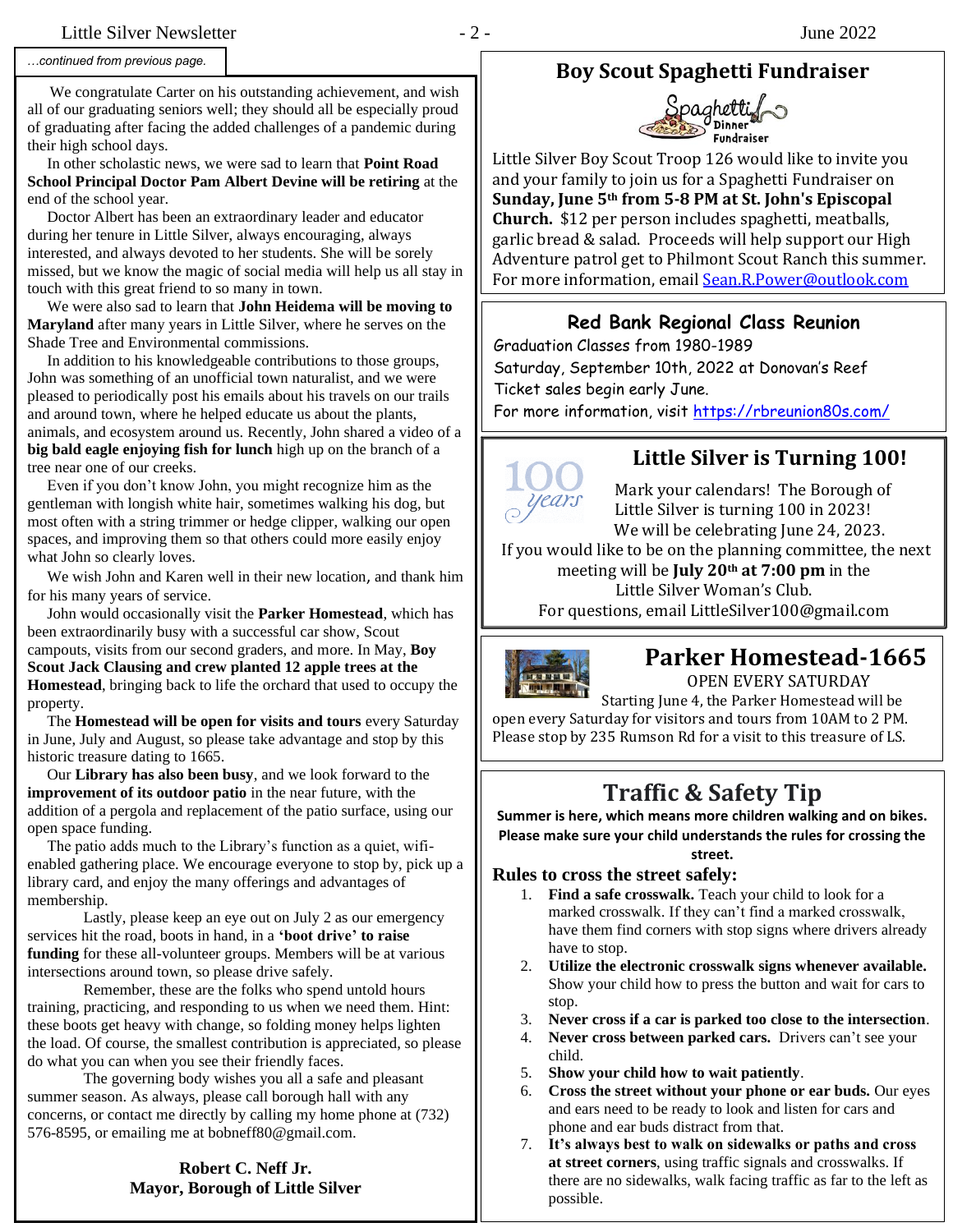### **BRUSH COLLECTION SCHEDULE**

Brush only: January through October

#### **BRUSH may be put to the curb at any time during this time period.**

**Reminder**: \*No grass clippings are to be placed to curb for pickup.

 \*Do not mix brush and leaves \*Do not place within 10 feet of a storm drain



# Collection of **BRUSH ONLY** runs

January 1 through October 31.

# **Environmental Commission**

The Little Silver Environmental Commission is proud to say that Little Silver has been granted an **Environmental Defense Fund Fellow**. He will be working in Borough Hall to help us find sustainable and economical ways to use energy in municipal buildings. This will be several weeks during the summer and we're eager to hear what strategies and recommendations are generated (no pun intended) by this graduate student who is trained in this area.



 **Mindful Meditation** in the Community Garden (on Harrison Avenue across from Sickles Field) will be restarting on Monday, June 6th from 6-6:30 pm. Bring a comfortable chair and a water

bottle. The group will be guided by an experienced therapist and will gather at the "bottom" (east side) of the garden. We will meet every Monday evening throughout the summer with the possible exception of Monday July 4th which is TBD.

Start accumulating electronics, gently used clothing, and paper to be shredded **Environmental Day**, which will be back in October.

LSEC was notified by ANJEC that **we received a grant for a project to install a rain garden along the parking lot at Challenger Field.** The supplies for this will be covered by the grant, but we will be reaching out for community volunteers to make this happen. Keep watching for notifications asking for your help. These small grants are very difficult to get and it's quite an accomplishment.

Just another thing to make Little Silver and our environment even better!

Residents may check out the following museum passes with a Little Silver library card in good standing:

- **American Museum of Natural History**
- **Cooper Hewitt**
- **The Frick Collection**
- **The Historic Village at Allaire**
- **Monmouth Museum**
- **Museum of the American Revolution**
- **New-York Historical Society**



# **Library News for June**

#### **Adult Program-Shell Decoupage Wednesday, June 22 at 11:00 am**

Create your own shell trinket dish using decoupage, decorative napkins and gold leaf paint. No experience is necessary and all supplies are provided. Registration is required as space is limited. Please call the library at 732-747-9649 to sign up.

#### **Tween Program-Sea Glass Art**

#### **Ages 10+ Thursday, June 9 from 3:00-4:30 pm**

Stop by after school to create an art project using sea glass collected from the Jersey shore. No sign up is necessary.

#### **Outdoor Storytime on the Borough Lawn!**

Outdoor Storytime Guidelines:

- Advance registration is required and implemented in case storytime is held indoors due to inclement weather.
- To register, call between 10:00 am- 5:30 pm.
- Please call if you are unable to attend.
- Please bring a beach towel or blanket to sit on.
- Please choose one session a week.

### **Baby/Toddler Tales- Ages 1-31/2**

*\*new time at 9:30\**

**Tuesdays, June 7, 14, 21 at 9:30, 10:30, or 11:30 am** Join Ms Danya for stories, songs, and fingerplays! Take' n Make craft kits will be distributed at the end of each program. \*see below for special events\*

#### **Special Event!**

Join **Snapology** for a STEM based creative play program! **Ages 2 and up** 

**Tuesday, June 21 from 11:30-12:15 pm (held inside)** Space is limited. Please preregister beginning June 14.

#### **Special Musical Event!**

Sing, dance, and move along to the music of **Peas and Carrots! All ages welcome!**

**Tuesday, June 28 from 9:30-10:20 am (held outdoors)** Please pre-register beginning June 21. In case of inclement weather, the program will be held inside.

#### **Indoor Family Story/Craft Time**

**All ages welcome! Tuesday, June 14, 21, and 28 at 3:30 pm \*special event June 7\*** June 14- Ocean Scenes June 21- Paper plate fish craft June 28- Turtle Decorations

### **Gyotaku Fish Printing with WILD Jersey! Ages 5 and up**

**Tuesday, June 7 from 3:30-4:30 pm** Space is limited. Please pre-register beginning May 31. Dress for mess! Kick off the Summer Reading program and learn the art of Japanese fish printing with Debbie Hadley!

Call the library at 732-747-9649 for details on how to reserve passes.